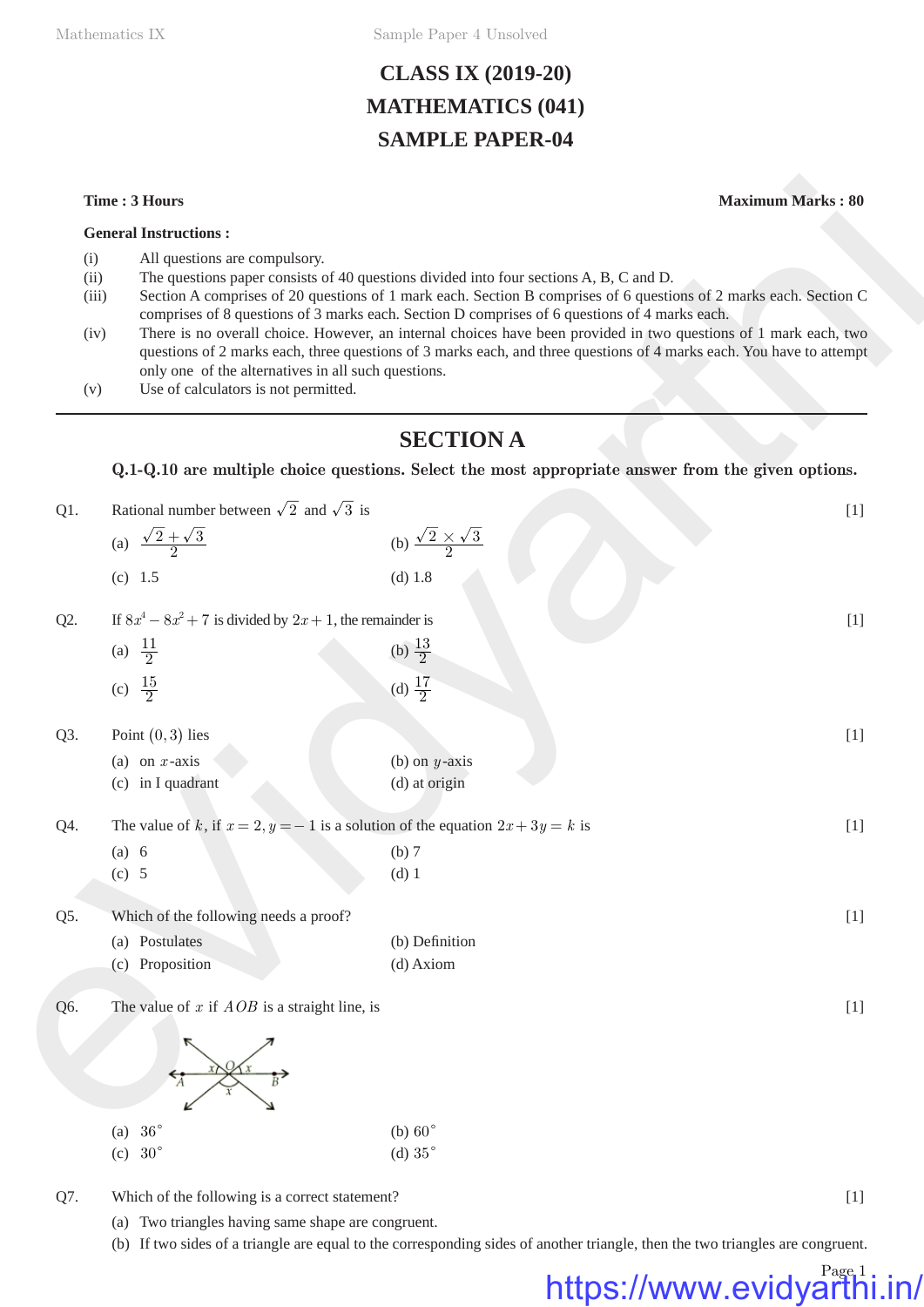- (c) If the hypotenuse and one side of one right triangle are equal to the hypotenuse and one side of the other triangle, then the triangles are not congruent.
	- (d) None of these

|      | $(u)$ rolly of these                                                                                                                                |       |  |
|------|-----------------------------------------------------------------------------------------------------------------------------------------------------|-------|--|
| Q8.  | Which of the following statements is true?                                                                                                          | $[1]$ |  |
|      | (a) In a parallelogram, the diagonals are equal                                                                                                     |       |  |
|      | (b) In a parallelogram, the diagonals bisect each other.                                                                                            |       |  |
|      | (c) In a parallelogram, the diagonals intersect each other at right angles.                                                                         |       |  |
|      | (d) In any quadrilateral, if a pair of opposite sides are equal, it is parallelogram.                                                               |       |  |
| Q9.  | The area of a rhombus if the lengths of whose diagonals are 16 cm and 24 cm, is                                                                     |       |  |
|      | (a) $180 \text{ cm}^2$<br>(b) $184 \text{ cm}^2$                                                                                                    |       |  |
|      | (c) $198 \text{ cm}^2$<br>(d) $192 \text{ cm}^2$                                                                                                    |       |  |
| Q10. | In a cyclic quadrilateral, the difference between two opposite angles is $58^\circ$ , the measures of opposite angles are                           |       |  |
|      | (a) $158^\circ, 22^\circ$<br>(b) $129^{\circ}, 51^{\circ}$                                                                                          |       |  |
|      | (d) $119^{\circ}, 61^{\circ}$<br>(c) $109^\circ, 71^\circ$                                                                                          |       |  |
|      | $(Q.11-Q.15)$ Fill in the blanks:                                                                                                                   |       |  |
| Q11. | The construction of a triangle ABC, given that $BC = 6$ cm, $\angle B = 45^{\circ}$ is not possible when difference of AB and AC                    |       |  |
|      | is equal to  cm.                                                                                                                                    | $[1]$ |  |
|      |                                                                                                                                                     |       |  |
| Q12. | The percentage increase in the area of a triangle, if its each side is quadrupled, is equal to  percentage.                                         | $[1]$ |  |
|      | <b>OR</b>                                                                                                                                           |       |  |
|      | If length of hypotenuse of an isosceles right angled triangle is $10\sqrt{2}$ cm then its perimeter will be                                         |       |  |
| Q13. | The curved surface area of a right circular cone whose slant height is 10 cm and base radius is 7 cm is                                             |       |  |
| Q14. |                                                                                                                                                     |       |  |
|      | can also be drawn independently without drawing a histogram.<br>$[1]$                                                                               |       |  |
| Q15. | A  is an action which results in one of several outcomes.                                                                                           |       |  |
|      | $(Q.16-Q.20)$ Answer the following :                                                                                                                |       |  |
| Q16. | If the volume of a cuboid is $2x^2 - 16$ , then find its possible dimensions.                                                                       | $[1]$ |  |
|      |                                                                                                                                                     |       |  |
| Q17. | On which axes do the points $(3,0)$ and $(0,4)$ lie?                                                                                                | $[1]$ |  |
|      |                                                                                                                                                     |       |  |
| Q18. | In the given figure, $AB \parallel CD, \angle EAB = 50^{\circ}$ . If $\angle ECD = 60^{\circ}$                                                      | $[1]$ |  |
| Q19. | The area of the base of a right circular cylinder is $154 \text{ cm}^2$ and its height is $15 \text{ cm}$ . Find the volume of the cylinder.<br>[1] |       |  |
| Q20. | The class marks of a frequency distribution are 15, 20, 25,  Find the class corresponding to the class mark 20. [1]                                 |       |  |
|      | <b>OR</b>                                                                                                                                           |       |  |
|      | If mean of $3, 5, 7, 9, x$ , is 5 then find the value of x.                                                                                         |       |  |
|      |                                                                                                                                                     |       |  |
|      | <b>SECTION B</b>                                                                                                                                    |       |  |
|      |                                                                                                                                                     |       |  |

## **SECTION B**

Q21. If 
$$
\frac{\sqrt{3}-1}{\sqrt{3}+1} = a + b\sqrt{3}
$$
, then find the values of *a* and *b*. [2]

**OR**

Simplify :  $\frac{7+\sqrt{3}}{7-\sqrt{3}}$  $7 + \sqrt{3}$  $7 - \sqrt{3}$  $\frac{+\sqrt{3}}{-\sqrt{3}} + \frac{7-\sqrt{3}}{7+\sqrt{3}}$ −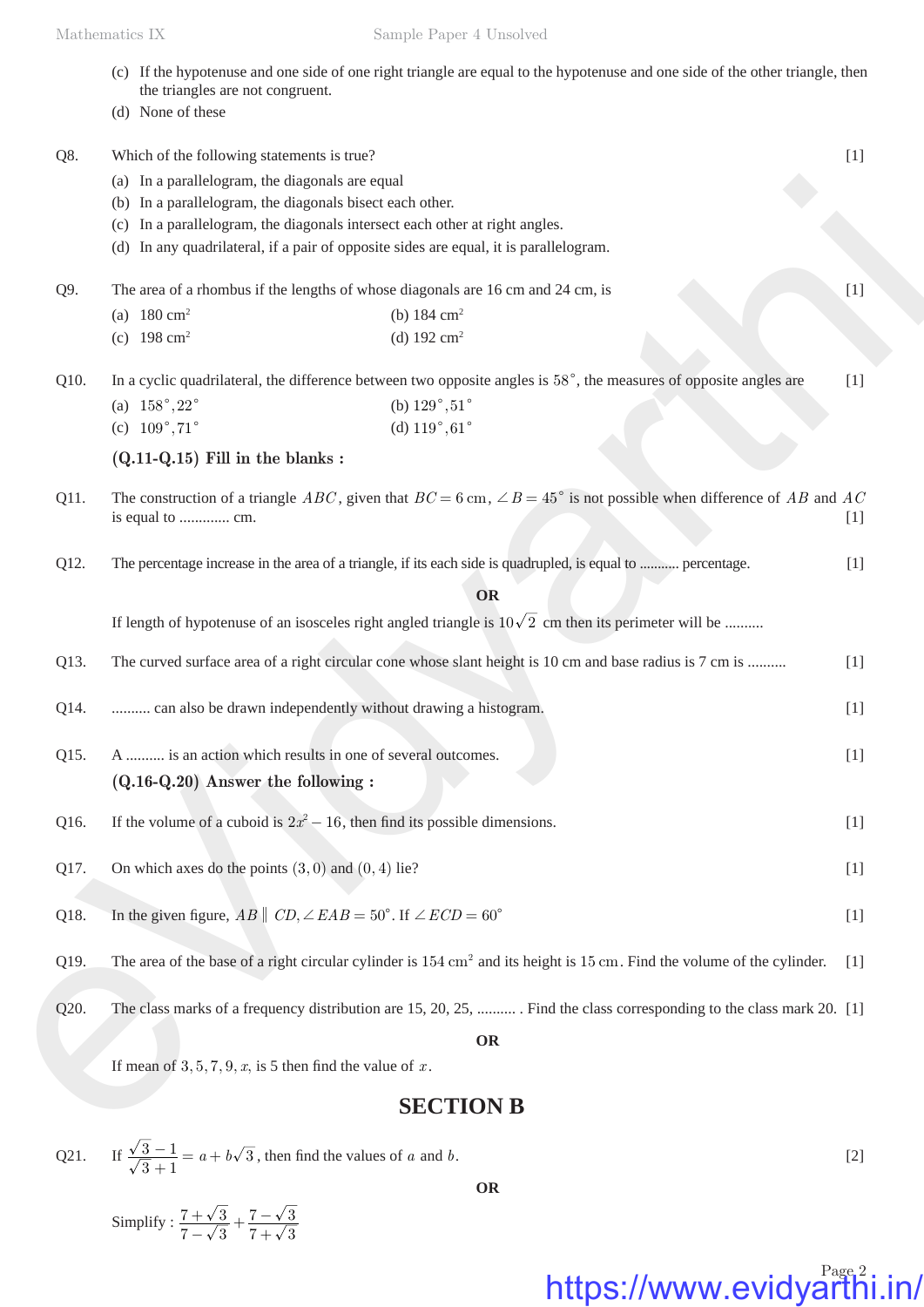- Q22. Write the coordinates of a point on  $x$ -axis at a distance of 4 units from the origin in the positive direction of  $x$ -axis and then justify your answer. [2]
- Q23. A chord of a circle is equal to its radius. Find the angle subtended by this chord at a point in major segment. [2]
- Q24. The sides of a triangle are 11 cm, 60 cm and 61 cm. Find the altitude of the smallest side. [2]

#### **OR**

The length of the sides of a triangle are  $5x$ ,  $5x$  and  $8x$ . Find the area of triangle.

Q25. In the adjoining figure, *AB* is a diameter of a circle with centre *O*. If  $\angle PAB = 55^{\circ}$ ,  $\angle PBC = 25^{\circ}$  and  $\angle ABR = 50^{\circ}$ , then find  $\angle PBA$  and  $\angle BAR$ . [2]



Q26. Find a point on *x*-axis from where graph of linear equation  $2x = 1 - 5y$  will pass. [2]

**OR**

If the points (1, 0) and (2, 1) lie on the graph of  $\frac{x}{a}$  $+\frac{y}{b} = 1$ , then find the values of *a* and *b*.

## **SECTION C**

Q27. Draw the graph of linear equation  $x + 2y = 8$ . From the graph, check whether  $(-1, -2)$  is a solution of this equation. [3]

**OR**

Solve :  $\frac{5}{x} + 6y = 13$ ,  $\frac{3}{x} + 4y = 7$ .

Q28. A teak wood log is cut first in the form of a cuboid of length 2.3 m, width 0.75 m and of a certain thickness. Its volume is 1.104 m<sup>3</sup>. How many rectangular planks of size  $2.3 \text{ m} \times 0.75 \text{ m} \times 0.04 \text{ m}$  can be cut from the cuboid ? [3]

**OR**

A cylindrical roller 2.5 m in length, 1.5 m in radius when rolled on a road was found to cover the area of  $16500 \text{ m}^2$ . How many revolutions does it make ?

Q29. In the given figure, *ABCD* is a square of side 4 cm. *E* and *F* are the mid points of *AB* and *AD* respectively. Find the area of the shaded region. [3]



Q30. Find the median of descending order 34, 32, *x*, *x* – 1, 19, 15, 11 where *x* is the mean of 10, 20, 30, 40, 50. [3]

## Page<sub>3</sub> https://www.evidyarth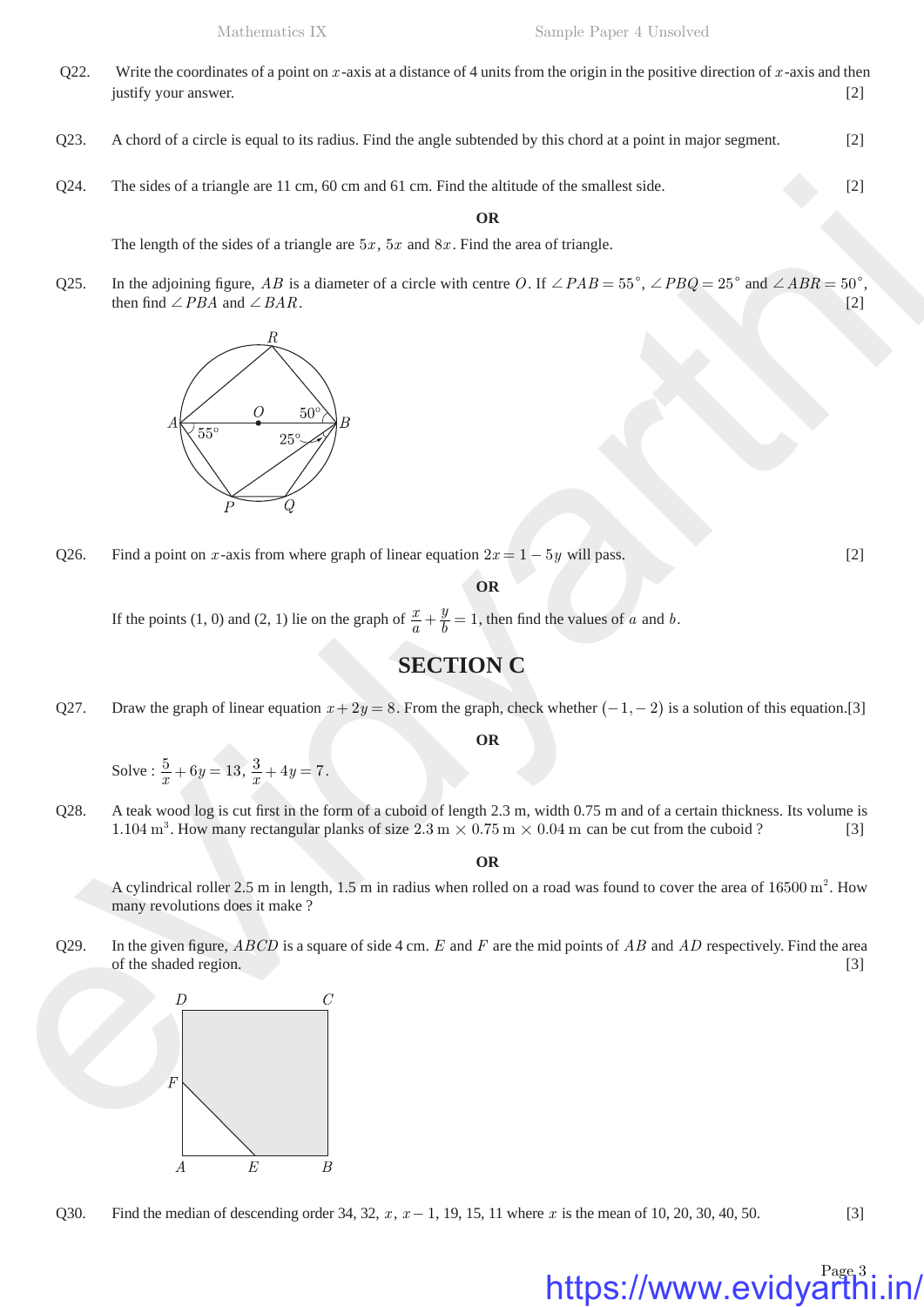#### **OR**

A bag contains 12 balls out of which x balls are white. If one ball is taken out from the bag, find the probability of getting a white ball. If 6 more white balls are added to the bag and the probability now for getting a white ball is double the previous one, find the value of  $x$ .

- Q31. Draw line *l* and *m* intersected by a transversal *t*. Construct angle bisectors of the interior angle on same side of the transversal. [3]
- Q32. In  $\triangle DEF$ , *M* and *N* are mid-points of sides *EF* and *DE* respectively. If  $ar(\triangle ENM) = 4 \text{ cm}^2$ , find  $ar(\triangle DEF)$ . [3]



- Q33. Prove that the circle drawn on any of the equal sides of an isosceles triangle as diameter bisects the base. [3]
- Q34. If two interior angles on the same side of a transversal intersecting two parallel lines are in the ratio  $3:2$ , then find the greater of the two angles. [3]

## **SECTION D**

Q35. If 
$$
x = (2 + \sqrt{5})^{1/2} + (2 - \sqrt{5})^{1/2}
$$
 and  $y = (2 + \sqrt{5})^{1/2} - (2 - \sqrt{5})^{1/2}$  evaluate  $x^2 + y^2$ . [4]

**OR**

- If  $a = \frac{1}{7 4\sqrt{3}}$  and  $b = \frac{1}{7 + 4\sqrt{3}}$ , find the values of the following : (i)  $a^2 + b^2$
- (ii)  $a^3 + b^3$

transversal.  
\nQ32. In Δ*DEF*, *M* and *N* are mid-points of sides *EF* and *DE* respectively. If 
$$
ar(\Delta EMM) = 4
$$
 cm<sup>2</sup>, find  $ar(\Delta DEF)$ . [3]  
\n*D*  
\n*E*  
\n*M*  
\nQ33. Prove that the circle drawn on any of the equal sides of an isosceles triangle as diameter bisects the base.  
\nQ34. If two interior angles on the same side of a transversal intersecting two parallel lines are in the ratio 3 : 2, then find the greater of the two angles.  
\nQ35. If  $x = (2 + \sqrt{5})^{7/3} + (2 - \sqrt{5})^{7/3}$  and  $y = (2 + \sqrt{5})^{7/3} - (2 - \sqrt{5})^{7/3}$  evaluate  $x^2 + y^2$ .  
\nIf  $a = \frac{1}{7 - 4\sqrt{3}}$  and  $b = \frac{1}{7 + 4\sqrt{3}}$ , find the values of the following:  
\n(i)  $a^2 + b^2$   
\n(ii)  $a^2 + b^2$   
\n(iii)  $a^2 + b^2$   
\n(iiii)  $(4x^2 - 9y^2)^2 + (9y^2 - 16z^2)^2 + (16z^2 - 4z^2)^2$ .  
\nQ36. Simplify:  $\left[\frac{(4x^2 - 9y^2)^2 + (9y^2 - 4z^2)^2 + (12z - 2z^2)^2}{(2z - 3y)^2 + (3y - 4z)^2 + (4z - 2z^2)^2}\right]$ .  
\nQ37. The linear equation that converts Fahrenheit (F) to Celsius (C) is given by the relation  $C = \frac{5F - 160}{9}$  [4]  
\n(i) If the temperature is 85°C, what is the temperature in Celsius? (ii) If the temperature is 5°C, what is the temperature in Celsius? (iii) If the temperature is 5°C, what is the temperature in Celsius? (iv) What is the temperature which is same in both the scales? (v) What is the temperature of children of various age groups playing football match in a park was found as follows [4]

Q37. The linear equation that converts Fahrenheit (F) to Celsius (C) is given by the relation  $C = \frac{5F - 160}{9}$  [4]

- (i) If the temperature is  $86^\circ$ F, what is the temperature in Celsius ?
- (ii) If the temperature is  $35^{\circ}$ C, what is the temperature in Fahrenheit ?
- (iii) If the temperature is  $0^{\circ}$ F, what is the temperature in Celsius ?
- (iv) What is the numerical value of the temperature which is same in both the scales ?

Q38. In 
$$
\triangle ABC
$$
, if  $AD$  is the median, then prove that  $AB^2 + AC^2 = 2AD^2 + \frac{1}{2}BC^2$ . [4]

Q39. A random survey of the number of children of various age groups playing football match in a park was found as follows [4]

| Age (in years) | <b>Number of children</b> |
|----------------|---------------------------|
| $1-2$          | 5                         |
| $2 - 3$        | 4                         |
| $3 - 5$        | 10                        |
| $5 - 7$        | 12                        |
| $7 - 10$       | 9                         |
| $10 - 15$      | 10                        |
| $15 - 17$      | 8                         |

Draw a histogram to represent the above data.

# https://www.evidyarthi.in/